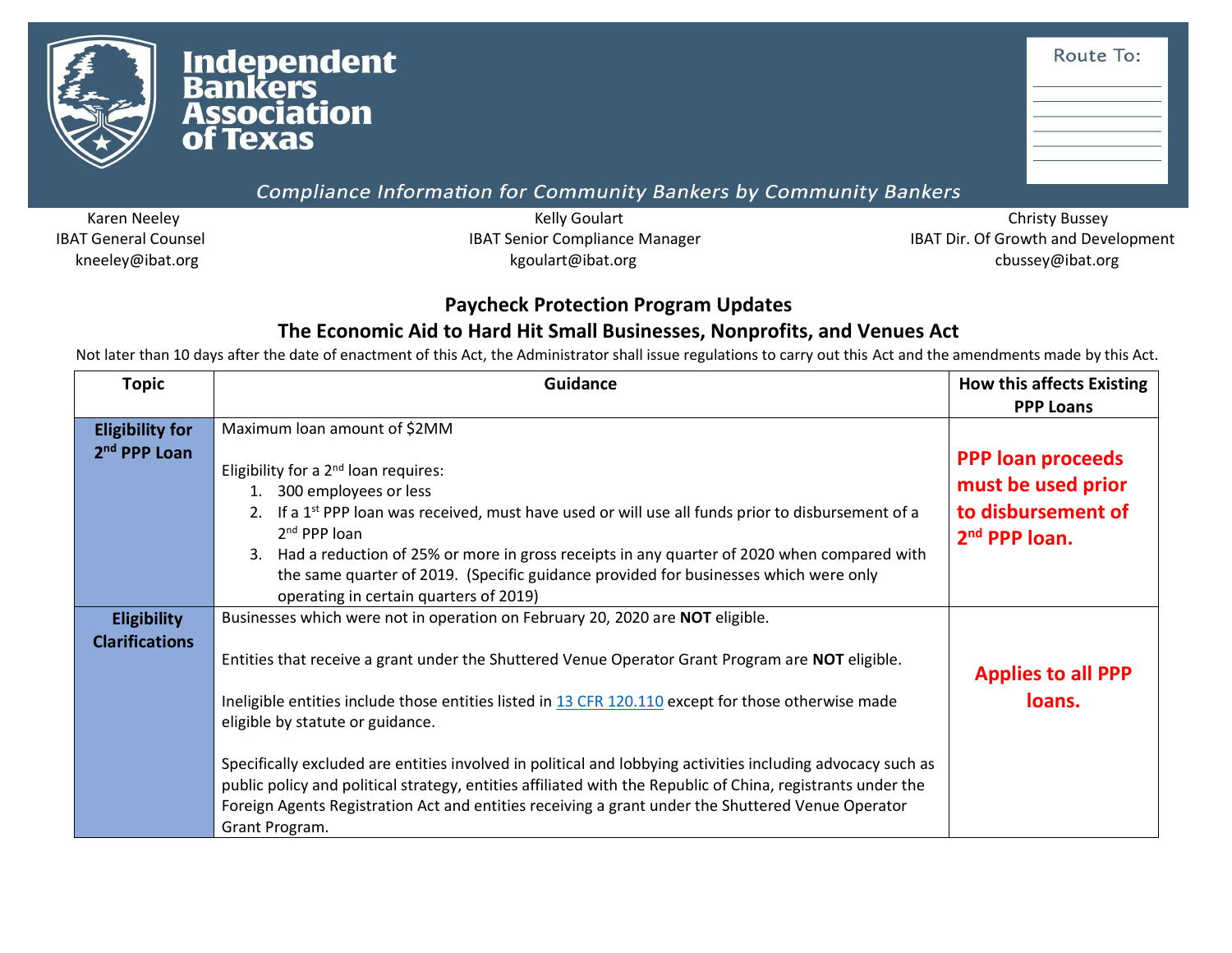| <b>New Entities</b>     | Housing Cooperatives defined in section 216(b) of the Internal Revenue Code of 1986 which employ         |                           |
|-------------------------|----------------------------------------------------------------------------------------------------------|---------------------------|
| <b>Eligible for PPP</b> | no more than 300 employees.                                                                              |                           |
| Loans                   |                                                                                                          |                           |
|                         | FCC license holders and newspapers with more than one physical location if the business has not more     |                           |
|                         | than 500 employees per physical location or the applicable SBA size standard including 511 public        |                           |
|                         | colleges and universities that have a public broadcasting station if the organization certifies the loan |                           |
|                         | will support locally focused emergency information.                                                      |                           |
|                         |                                                                                                          |                           |
|                         | 501(c)6 organizations if:                                                                                | N/A                       |
|                         | The organization does not receive more than 15% of receipts from lobbying                                |                           |
|                         | Lobbying activities do not comprise more than 15% of activities                                          |                           |
|                         | The cost of lobbying activities did not exceed \$1MM during the most recent tax year that<br>3)          |                           |
|                         | ended prior to February 15, 2020                                                                         |                           |
|                         |                                                                                                          |                           |
|                         | The organization has 300 or fewer employees                                                              |                           |
|                         | Professional sports leagues or organizations with the purpose of promoting or participating in a         |                           |
|                         | political campaign or other political activities are not eligible under this section.                    |                           |
|                         | <b>Destination Marketing Organizations if:</b>                                                           |                           |
|                         | The organization does not receive more than 15% of receipts from lobbying<br>1)                          |                           |
|                         | Lobbying activities do not comprise more than 15% of activities<br>2)                                    |                           |
|                         | The organization has 300 or fewer employees<br>3)                                                        |                           |
|                         | The organization is registered as a 501(c) organization, a quasi-government entity or a political<br>4)  |                           |
|                         | subdivision of a state or local government.                                                              |                           |
| <b>Prohibition on</b>   | Proceeds of a PPP loan CAN NOT be used for lobbying activities as defined by the Lobbying Disclosure     |                           |
|                         |                                                                                                          |                           |
| <b>Use of Loan</b>      | Act, lobbying expenditures related to state or local campaigns, and expenditures to influence the        | <b>Applies to all PPP</b> |
| <b>Proceeds</b>         | enactment of legislation, appropriations, or regulations.                                                | loans.                    |
|                         |                                                                                                          |                           |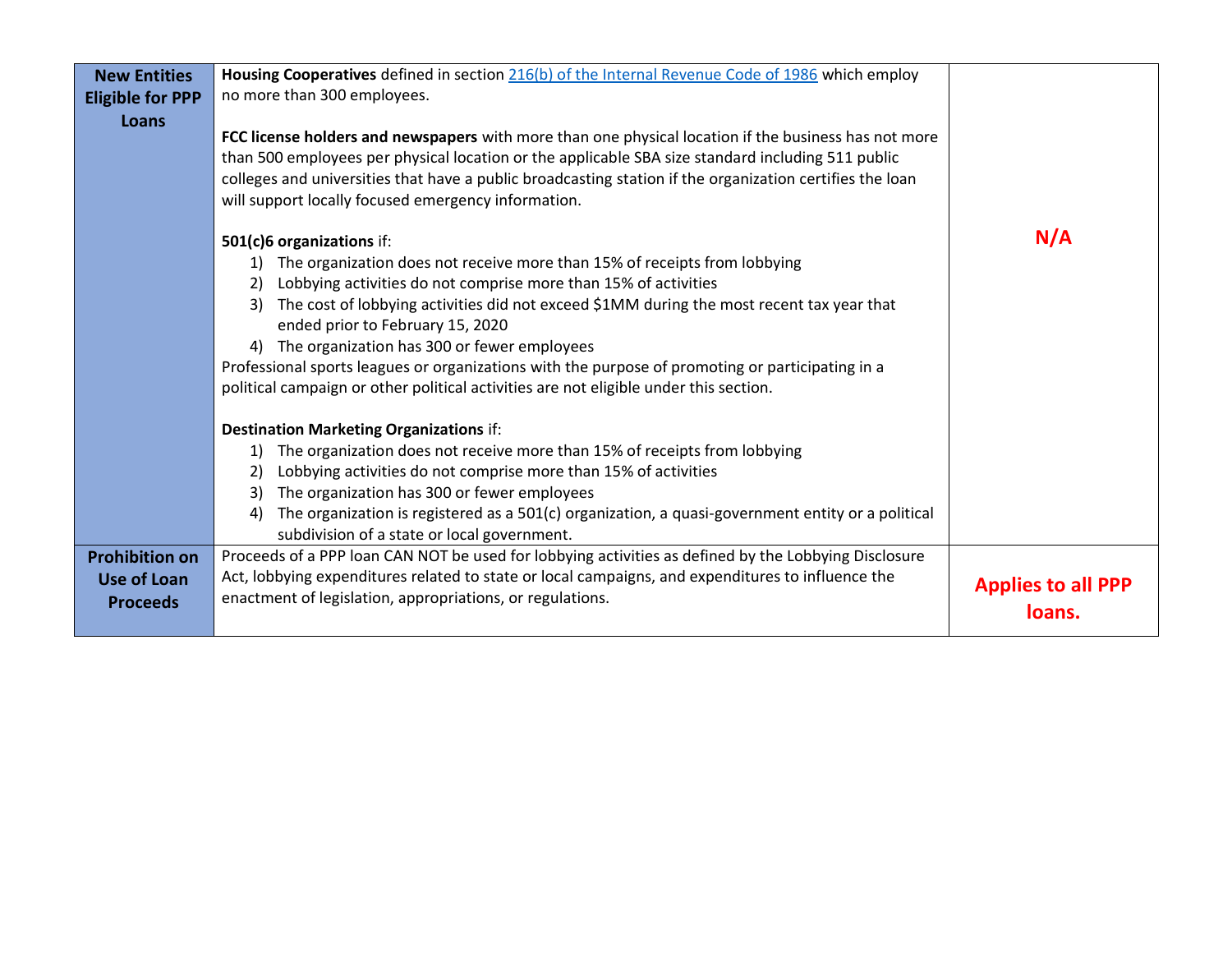| <b>Eligible</b>                                              | <b>New Eligible Expenses:</b>                                                                                                                                                                                                                                                                                                                                                                                                                                                                                                                                                                                                                                                                                                                                                                                                                                                                                                                                                                                                                                                                                                                                                                                                                                                                                                                                                                                                                                                                                                                                                                                                                                                                                                                                                                                                                                                                                                                                                                                                                                                                                                                                                                                                                                                                                                                                                                                                                                                                                                                                                                                                                                                                                                                                |                                                                                  |
|--------------------------------------------------------------|--------------------------------------------------------------------------------------------------------------------------------------------------------------------------------------------------------------------------------------------------------------------------------------------------------------------------------------------------------------------------------------------------------------------------------------------------------------------------------------------------------------------------------------------------------------------------------------------------------------------------------------------------------------------------------------------------------------------------------------------------------------------------------------------------------------------------------------------------------------------------------------------------------------------------------------------------------------------------------------------------------------------------------------------------------------------------------------------------------------------------------------------------------------------------------------------------------------------------------------------------------------------------------------------------------------------------------------------------------------------------------------------------------------------------------------------------------------------------------------------------------------------------------------------------------------------------------------------------------------------------------------------------------------------------------------------------------------------------------------------------------------------------------------------------------------------------------------------------------------------------------------------------------------------------------------------------------------------------------------------------------------------------------------------------------------------------------------------------------------------------------------------------------------------------------------------------------------------------------------------------------------------------------------------------------------------------------------------------------------------------------------------------------------------------------------------------------------------------------------------------------------------------------------------------------------------------------------------------------------------------------------------------------------------------------------------------------------------------------------------------------------|----------------------------------------------------------------------------------|
| <b>Expenses</b>                                              | Covered Operations Expenditure-defined as a payment for any business software or cloud<br>computing service that facilitates business operations, product or service delivery, the<br>processing, payment, or tracking of payroll expenses, human resources, sales and billing<br>functions, or accounting or tracking of supplies, inventory, records, and expenses.<br><b>Covered Property Damage Cost</b> —defined as a cost related to property damage and vandalism<br>or looting due to public disturbances that occurred during 2020 that was not covered by<br>insurance or other compensation.<br>Covered Supplier Cost-defined as an expenditure made by an entity to a supplier of goods for<br>the supply of goods that are essential to the operations of the entity at the time at which the<br>expenditure is made and is made pursuant to a contract, order or purchase order in effect at<br>any time before the covered period with the respect to the applicable covered loan; or with<br>respect to perishable goods, in effect before or at any time during the covered period with<br>respect to the applicable covered loan.<br>Covered Worker Protection Expenditure-defined as an operating or a capital expenditure to<br>facilitate the adaptation of the business activities of an entity to comply with requirements<br>established or guidance issued by the Department of Health and Human Services, the Centers<br>for Disease Control, or the Occupational Safety and Health Administration, or any equivalent<br>requirements established or guidance issued by a State or local government, during the period<br>beginning on March 1, 2020 and ending on the date on which the national emergency declared<br>by the President under the National Emergencies Act (50 U.S.C. 1601 et seq.) with respect to<br>the Coronavirus Disease 2019 (COVID-19) expires related to the maintenance of standards for<br>sanitation, social distancing, or any other worker or customer safety requirement related to<br>COVID-19.<br>May include—the purchase, maintenance, or renovation of assets that create or expand a drive-<br>through window facility; an indoor, outdoor, or combined air or air pressure ventilation or<br>filtration system; a physical barrier such as a sneeze guard; an indoor, outdoor, or combined<br>business space; an onsite or offsite health screening capability; or other assets relating to the<br>compliance with the requirements or guidance described above. Other kinds of personal<br>protective equipment, as determined by the Administrator in consultation with the Secretary of<br>Health and Human Services. Does not include residential real property or intangible property. | <b>Retroactive unless</b><br>forgiveness funds<br>have already been<br>received. |
| <b>Eligible Group</b><br><b>Insurance Costs</b>              | Description of eligible insurance costs included in payroll is updated by clarifying that group life,<br>disability, vision, or dental insurance can be considered.                                                                                                                                                                                                                                                                                                                                                                                                                                                                                                                                                                                                                                                                                                                                                                                                                                                                                                                                                                                                                                                                                                                                                                                                                                                                                                                                                                                                                                                                                                                                                                                                                                                                                                                                                                                                                                                                                                                                                                                                                                                                                                                                                                                                                                                                                                                                                                                                                                                                                                                                                                                          | <b>Retroactive for all</b><br><b>PPP Loans</b>                                   |
| <b>Definition of a</b><br><b>Seasonal</b><br><b>Employer</b> | Defines a seasonal employer as an eligible recipient if:<br>1) Operated for no more than 7 months in a year or<br>2) Earned no more than 1/3 of its receipts in any six months in the prior calendar year                                                                                                                                                                                                                                                                                                                                                                                                                                                                                                                                                                                                                                                                                                                                                                                                                                                                                                                                                                                                                                                                                                                                                                                                                                                                                                                                                                                                                                                                                                                                                                                                                                                                                                                                                                                                                                                                                                                                                                                                                                                                                                                                                                                                                                                                                                                                                                                                                                                                                                                                                    | <b>Retroactive for all</b><br><b>PPP loans</b>                                   |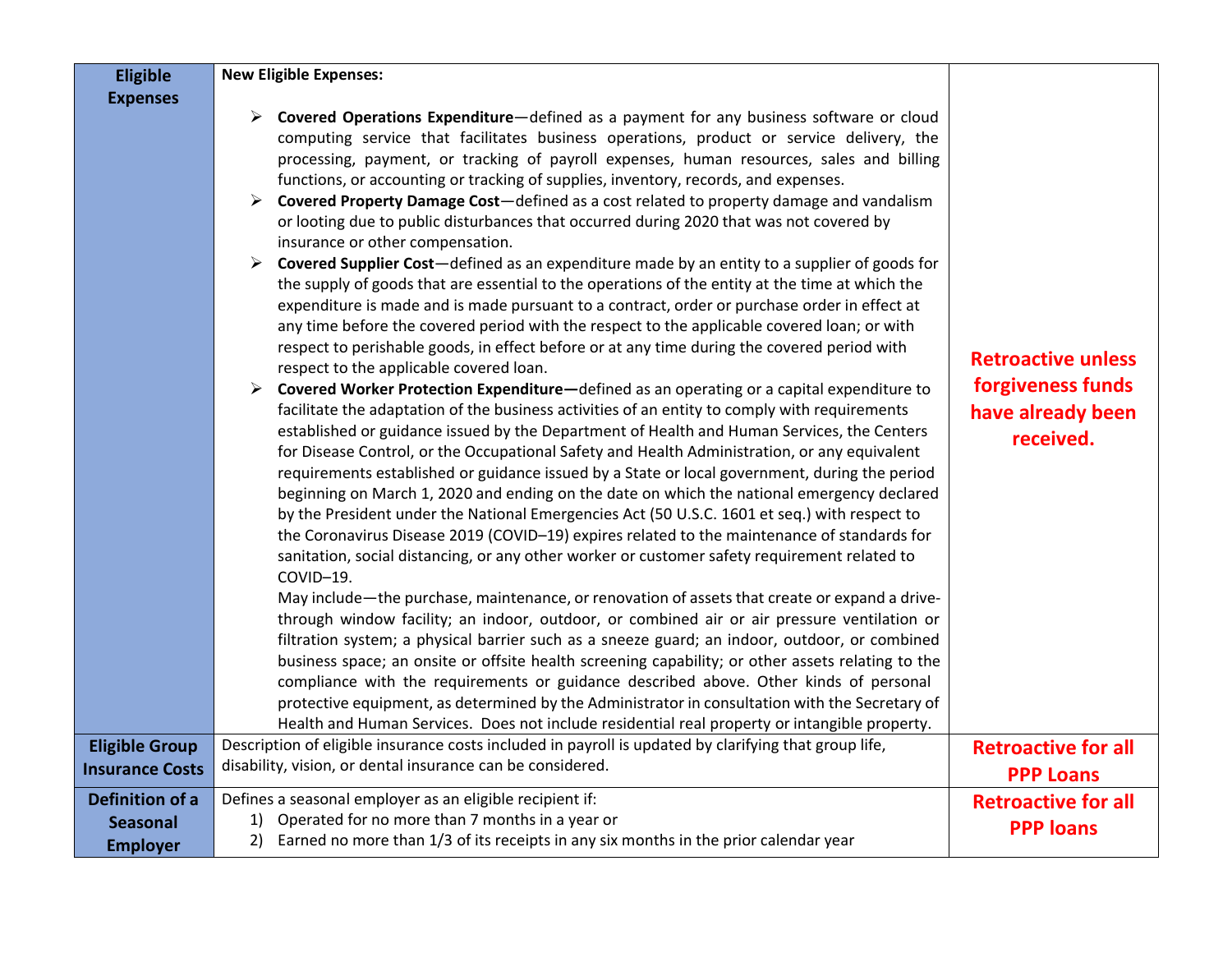| <b>Gross Receipts</b>  | Defined as gross receipts within the meaning of section 6033 of the IRS Code of 1986.            |                         |
|------------------------|--------------------------------------------------------------------------------------------------|-------------------------|
| <b>Definition for</b>  |                                                                                                  | N/A                     |
| <b>Non-Profits and</b> |                                                                                                  |                         |
| <b>Veteran</b>         |                                                                                                  |                         |
| <b>Organizations</b>   |                                                                                                  |                         |
| <b>Maximum Loan</b>    | At the election of the borrower:                                                                 |                         |
| <b>Amount</b>          | The average total monthly payment for payroll costs incurred or paid during:                     |                         |
| <b>Calculations</b>    | 1) The 1-year period before the date on which the loan is made or                                |                         |
|                        | Calendar year 2019<br>2)                                                                         | <b>For existing PPP</b> |
|                        | Multiplied times 2.5 up to a maximum of \$2MM                                                    | loans, the borrower     |
|                        |                                                                                                  | may apply for a loan    |
|                        | <b>Seasonal Employers</b>                                                                        | modification to         |
|                        | At the election of the borrower:                                                                 | increase their loan     |
|                        | The average total monthly payments for payroll costs incurred or paid during:                    |                         |
|                        | 1) Any 12-week period between February 15, 2019 and February 15, 2020                            | amount if updated       |
|                        | Multiplied times 2.5 up to a maximum of \$2MM                                                    | rules result in a       |
|                        | <b>New Entities</b>                                                                              | higher eligible loan    |
|                        | The quotient obtained by dividing:                                                               | amount if they have     |
|                        | The sum of the total monthly payments for payroll costs incurred or paid as of the date on<br>1) | not already applied     |
|                        | which the entity applies for the loans by the number of months in which those payroll            |                         |
|                        | costs were paid or incurred                                                                      | for forgiveness.        |
|                        | Multiplied times 2.5 up to a maximum of \$2MM                                                    |                         |
|                        |                                                                                                  |                         |
|                        | <b>NAICS 72 Entities (Accommodation and Food Services)</b>                                       |                         |
|                        | The average total monthly payment for payroll costs incurred or paid during:                     |                         |
|                        | 1) The 1-year period before the date on which the loan is made or                                |                         |
|                        | Calendar year 2019<br>2)                                                                         |                         |
|                        | Multiplied times 3.5 up to a maximum of \$2MM                                                    |                         |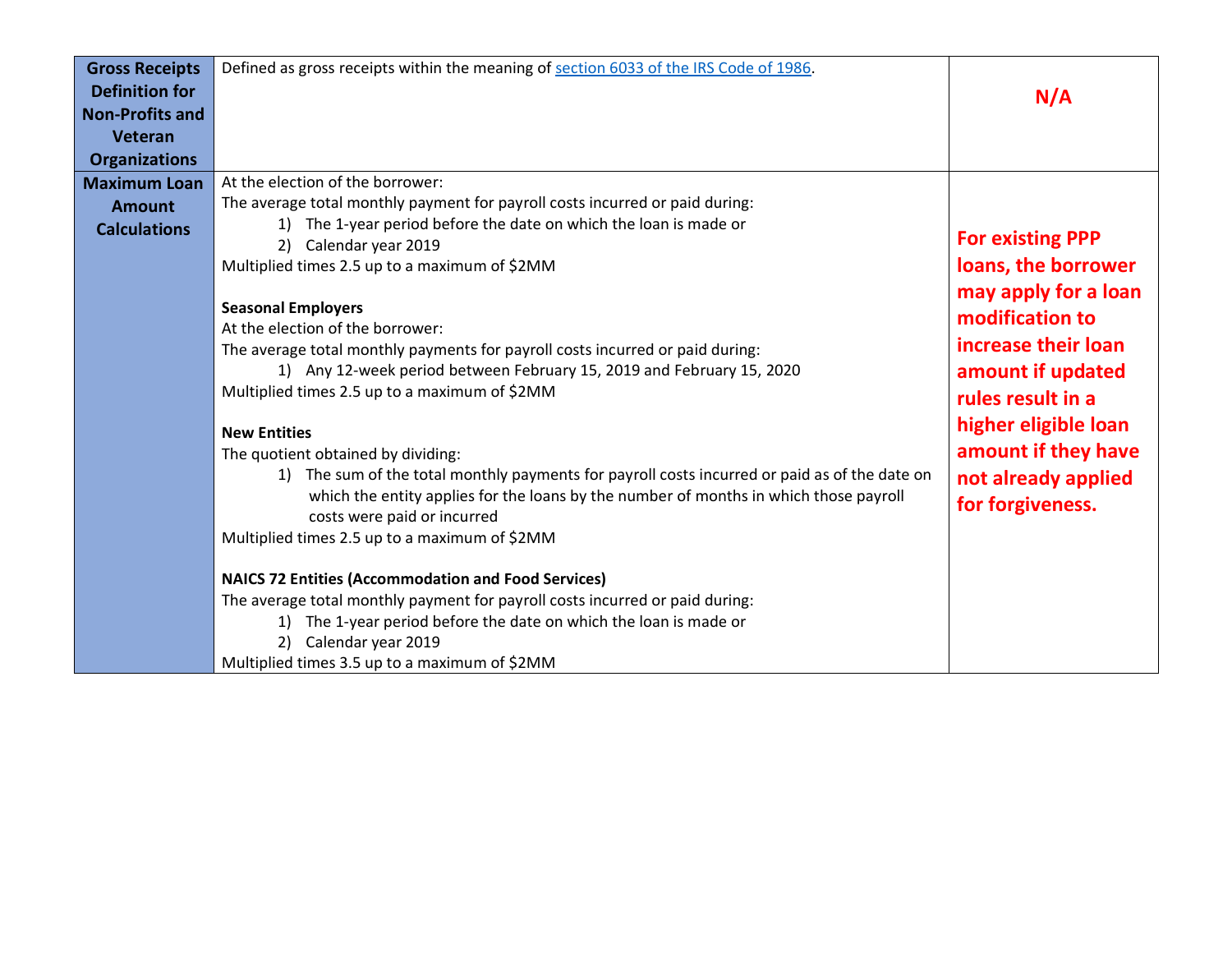| <b>Maximum Loan</b> | For farmers and ranchers who:                                                                            |                            |
|---------------------|----------------------------------------------------------------------------------------------------------|----------------------------|
| <b>Amount for</b>   | 1) Operate as a sole proprietorship, independent contractor or as an eligible self-employed              |                            |
| <b>Farmers and</b>  | individual;                                                                                              |                            |
| <b>Ranchers</b>     | Report farm income or expenses on Schedule F (or any equivalent successor schedule); and<br>2)           |                            |
|                     | 3) Were in business as of February 15, 2020.                                                             | <b>Retroactive unless</b>  |
|                     | With NO EMPLOYEES                                                                                        | forgiveness funds          |
|                     | The gross income in 2019 as reported on Schedule F (or any equivalent successor schedule) that is not    | have already been          |
|                     | more than \$100,000 divided by 12 and multiplied by 2.5 (plus any EIDL made between January 31,          | received.                  |
|                     | 2020 and April 3, 2020 they want to refinance) up to a maximum of \$2MM.                                 |                            |
|                     |                                                                                                          |                            |
|                     | With EMPLOYEES                                                                                           |                            |
|                     | The sum calculated above would be added to the payroll calculation.                                      |                            |
|                     |                                                                                                          |                            |
|                     | RECALCULATION - The lender may recalculate using this new formula and advance additional funds to        |                            |
|                     | the borrower at the borrower's request.                                                                  |                            |
| <b>Simplified</b>   | For loans of \$150,000 or less, the borrower may only submit a certification statement that it meets the |                            |
| <b>Revenue Test</b> | revenue loss requirement at the time of loan application and provide proof of revenue loss at the time   |                            |
| for Loans up to     | they submit a forgiveness application.                                                                   | N/A                        |
| \$150,000           |                                                                                                          |                            |
| Loans \$150,000     | For loans \$150,000 or less made to an eligible recipient, forgiveness will be granted with the          |                            |
| or Below            | following information:                                                                                   |                            |
|                     |                                                                                                          |                            |
|                     | A signed and submitted 1-page application (to be established by SBA within 24 days of the<br>1)          |                            |
|                     | enactment of this Act) providing:                                                                        |                            |
|                     | A. A description of the number of employees retained because of the PPP loan                             |                            |
|                     | B. Estimated amount of PPP loan spent on payroll costs                                                   |                            |
|                     | Total loan amount<br>C.                                                                                  | <b>Retroactive for all</b> |
|                     | D. Borrower attestations that:                                                                           | <b>PPP Loans</b>           |
|                     | a. The information is accurate                                                                           |                            |
|                     | b. The borrower complied with the requirements of the statute                                            |                            |
|                     | The borrower will retain records that prove compliance as follows:<br>c.                                 |                            |
|                     | Employment records- 4 years after application submission<br>i.                                           |                            |
|                     | Other records-3 years after application submission<br>ii.                                                |                            |
|                     |                                                                                                          |                            |
|                     | Does not allow for additional information requests at the time of application for purposes of            |                            |
|                     | forgiveness but does allow requests to satisfy other statutory or regulatory requirements.               |                            |
|                     | The SBA will still have the right to audit and review these loans.                                       |                            |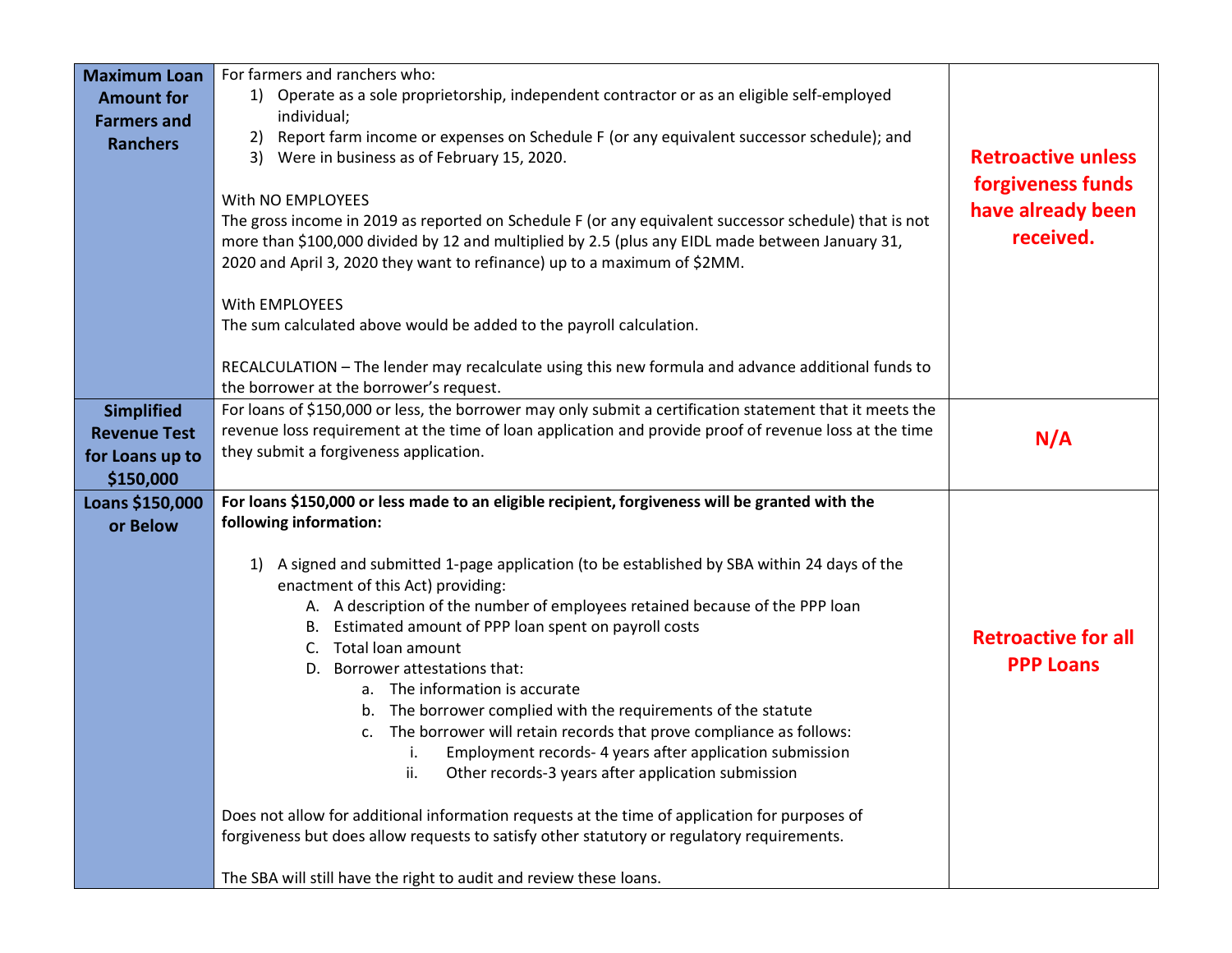| <b>Audit and</b><br><b>Review Process</b><br>for Loans over<br>\$150,000 | Not later than 45 days after enactment of this Act, the SBA will submit an audit plan to the Committees<br>on Small Business and Entrepreneurship of the House and Senate the following:<br>Policies and procedures for conducting forgiveness reviews and audits<br>1)<br>Metrics used to determine which loans will be audited<br>2)                                                                                                                      | <b>Retroactive for all</b><br><b>PPP Loans</b> |
|--------------------------------------------------------------------------|-------------------------------------------------------------------------------------------------------------------------------------------------------------------------------------------------------------------------------------------------------------------------------------------------------------------------------------------------------------------------------------------------------------------------------------------------------------|------------------------------------------------|
| Lender<br><b>Processing Fees</b>                                         | Loans up to \$50,000 -50% of loan amount or \$2,500 whichever is less<br>Loans \$50,001 to \$350,000- 5% of loan amount                                                                                                                                                                                                                                                                                                                                     | N/A                                            |
| <b>Agent Fees</b>                                                        | Loans over \$350,000-3 % of loan amount<br>A lender shall only be responsible for paying fees to an agent for services for which the lender directly<br>contracts with the agent.                                                                                                                                                                                                                                                                           | <b>Retroactive for all</b><br><b>PPP Loans</b> |
| <b>Standard</b><br><b>Procedures</b>                                     | Allows lenders to use existing SBA Standard Operating Procedures to the extent possible for PPP loans.                                                                                                                                                                                                                                                                                                                                                      | <b>Retroactive for all</b><br><b>PPP Loans</b> |
| <b>Bankruptcy</b><br><b>Provisions</b>                                   | Special procedures are available in the bankruptcy process if an entity is determined to be eligible for a<br>PPP loan. It requires court approval and requires any loan be given a super priority claim in the<br>bankruptcy process. These provisions would take effect upon a written determination by the SBA and<br>would sunset after two years.                                                                                                      | N/A                                            |
| <b>EIDL Advance</b><br><b>Deduction</b><br><b>Repeal</b>                 | Repeals the section of The Cares Act which requires PPP borrowers to deduct the amount of their EIDL<br>advance from their PPP forgiveness amount.<br>Establishes that EIDL Advance borrowers should be made whole without regard to whether those<br>borrowers are eligible for PPP forgiveness.<br>The Administrator shall issue rules that ensure borrowers are made whole if they received forgiveness<br>and their EIDL was deducted from that amount. | <b>Retroactive for all</b><br><b>PPP Loans</b> |